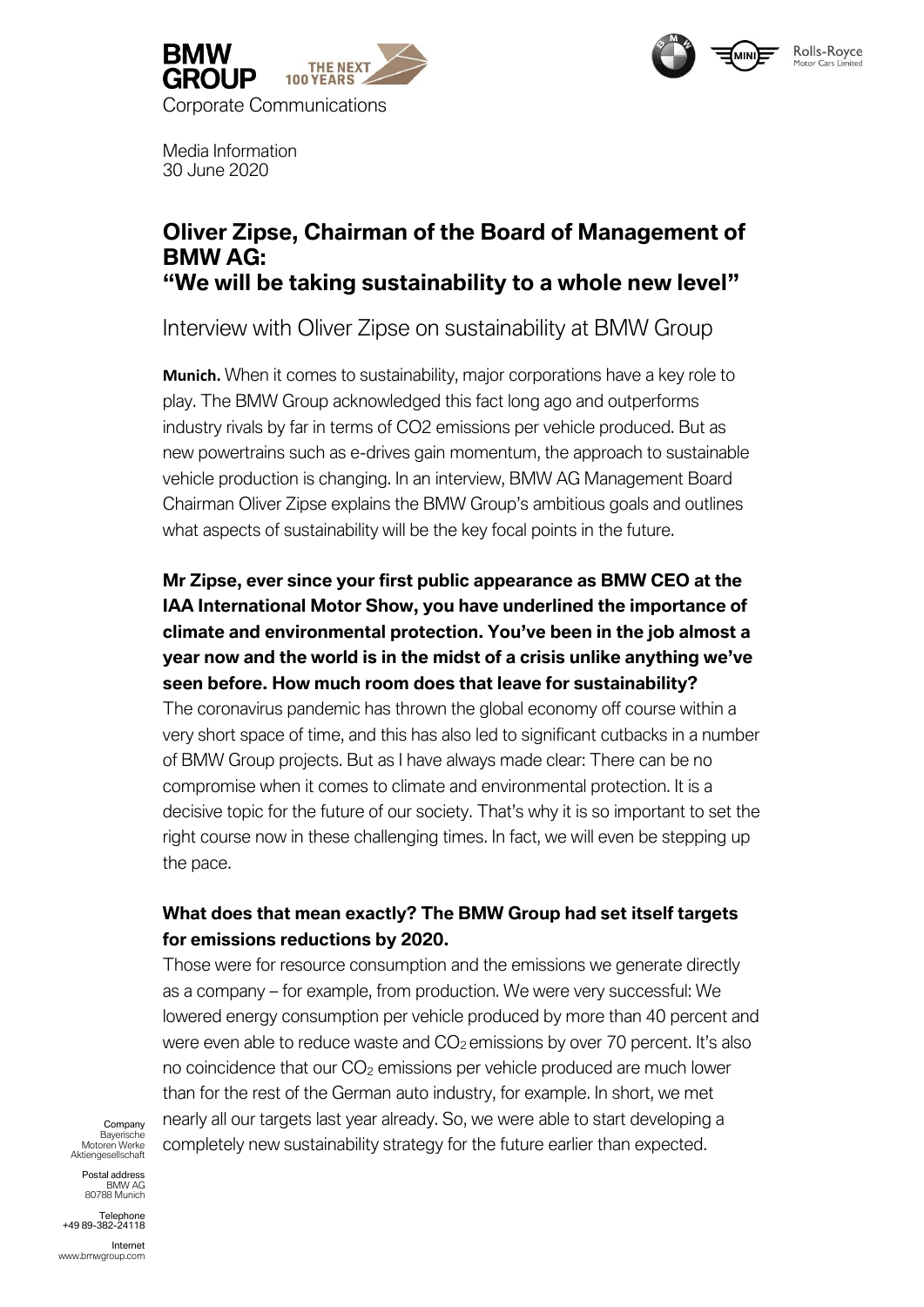



Corporate Communications

Media Information  $D_{\text{late}}$  30 June 2020

Subject Interview with Oliver Zipse on sustainability at BMW Group

Page 2

## **And what does it look like?**

I don't want to reveal all the details today before the final formal decisions are made, but I can tell you that the approach is radically holistic: We will be taking the topic of sustainability to a whole new level. What we aspire to remains the same: We are focused on having a real and transparent impact. That's why we will once again be setting ourselves clear and measurable goals – but, this time, they will extend far beyond our direct sphere of influence.

### **You'll have to give us a concrete example.**

To contribute effectively to climate protection, we will need to improve our products' overall environmental balance – from resources to recycling. As e-mobility gains more and more traction, the focus of  $CO<sub>2</sub>$  reduction will shift to upstream added value – and, especially, the energy-intensive production of highvoltage batteries. Up to 40 percent of a fully-electric vehicle's  $CO<sub>2</sub>$  emissions come from battery cell production alone. Depending on where they are produced and the electricity mix used there, about a third of these emissions come from power consumption directly at the cell manufacturer. This is a major and very effective lever for reducing  $CO<sub>2</sub> -$  so that is precisely where we are focusing our efforts.

## **How is this supposed to work? The BMW Group doesn't produce cells itself.**

As a leader in sustainability, what we say carries a lot of weight with our suppliers – and we can then leverage this reputation. We now have a contractual agreement with our cell manufacturers that they will use only green power to produce our fifth-generation battery cells. Later this year we will launch this technology with the BMW iX3 and then roll it out across our product line-up – including the BMW iNEXT and BMW i4 next year. As volumes increase, the use of green power will save around ten million tonnes of  $CO<sub>2</sub>$  over the next decade. For comparison, that is roughly the amount of  $CO<sub>2</sub>$  a city of over a million inhabitants, like Munich, emits per year.

## **Does that mean CO<sup>2</sup> reductions will only come from suppliers?**

It works best when manufacturers and suppliers work together. The only way we can motivate our partners to take these kinds of steps is by continuing to lead by example. This is what we are very clearly doing with our new strategy. The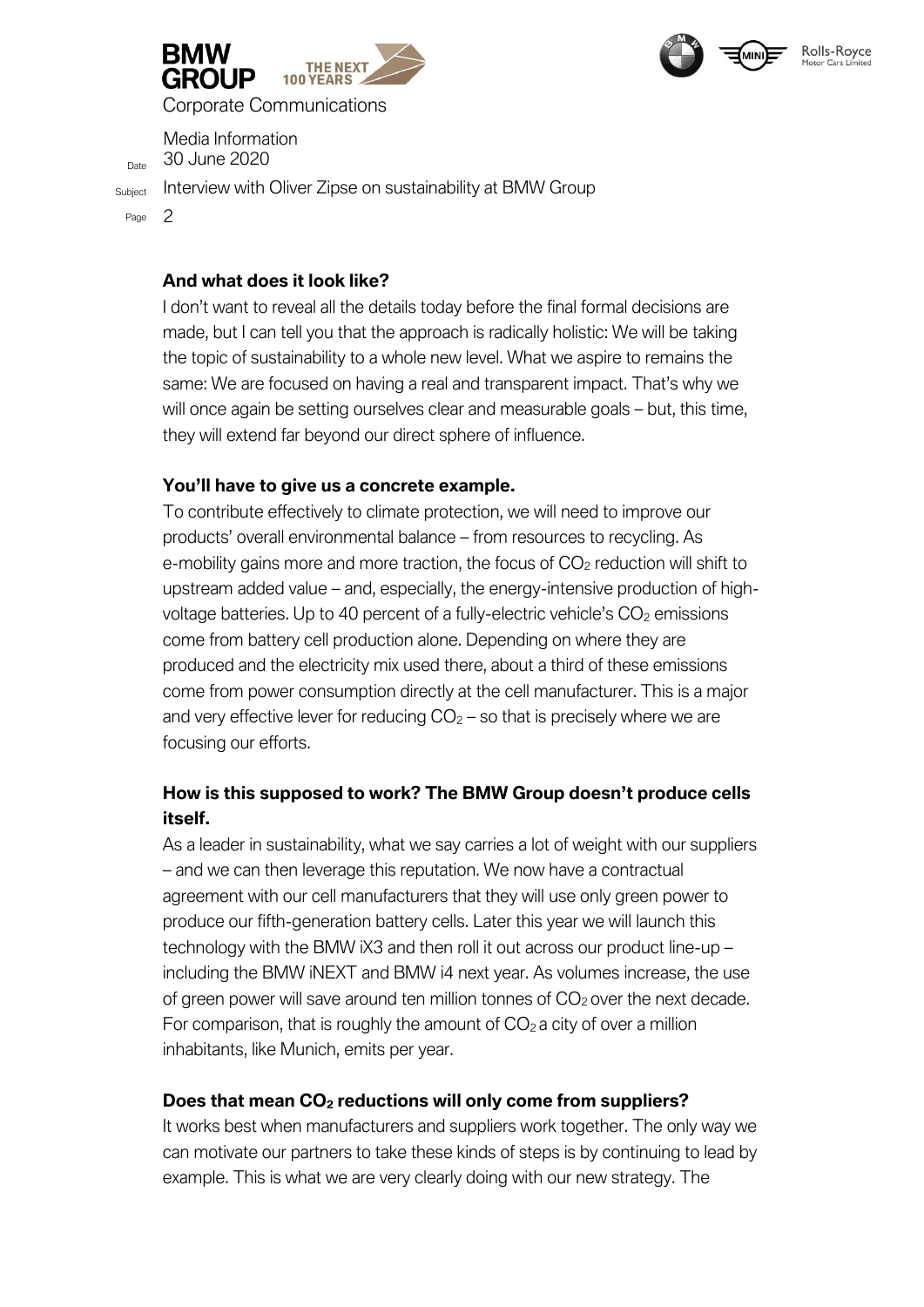



Corporate Communications

Media Information 30 June 2020

Subject Interview with Oliver Zipse on sustainability at BMW Group

Page 3

successes we are having – here and now – underline how important this topic is to us: In addition to reducing resource consumption and emissions significantly, we are also fully on track to meet our  $CO<sub>2</sub>$  fleet targets in the EU. This will also be the first year all plants operated by the BMW Group, as well as our BBA joint venture in China, will obtain their electricity exclusively from renewable energy sources. Our partners know we aren't satisfied with just making announcements for the distant future. We deliver and will continue to do so.

### **How can the public check that you are continuing to deliver?**

This previously took place through our Sustainable Value Report – and is another area where we are now taking the next step: Starting next year, we will be integrating the topic of sustainability into our Annual Report. This not only sends a clear signal that we consider our business model and sustainability to be inseparable – but also that we will be subjecting our sustainability activities to even broader external and independent review than in the past.

If you have any questions, please contact:

#### **Corporate Communications**

Max-Morten Borgmann, Corporate Communications max-morten.borgmann@bmw.de, Telephone: +49-89-382-24118

Eckhard Wannieck, head of Corporate and Culture Communications [eckhard.wannieck@bmwgroup.com,](mailto:eckhard.wannieck@bmwgroup.com) Telephone: +49-89-382-24544

Media website: [www.press.bmwgroup.com](http://www.press.bmwgroup.com/) Email: [presse@bmwgroup.com](about:blank)

#### **The BMW Group**

With its four brands BMW, MINI, Rolls-Royce and BMW Motorrad, the BMW Group is the world's leading premium manufacturer of automobiles and motorcycles and also provides premium financial and mobility services. The BMW Group production network comprises 31 production and assembly facilities in 15 countries; the company has a global sales network in more than 140 countries.

In 2019, the BMW Group sold over 2.5 million passenger vehicles and more than 175,000 motorcycles worldwide. The profit before tax in the financial year 2019 was € 7.118 billion on revenues amounting to € 104.210 billion. As of 31 December 2019, the BMW Group had a workforce of 126,016 employees.

The success of the BMW Group has always been based on long-term thinking and responsible action. The company has therefore established ecological and social sustainability throughout the